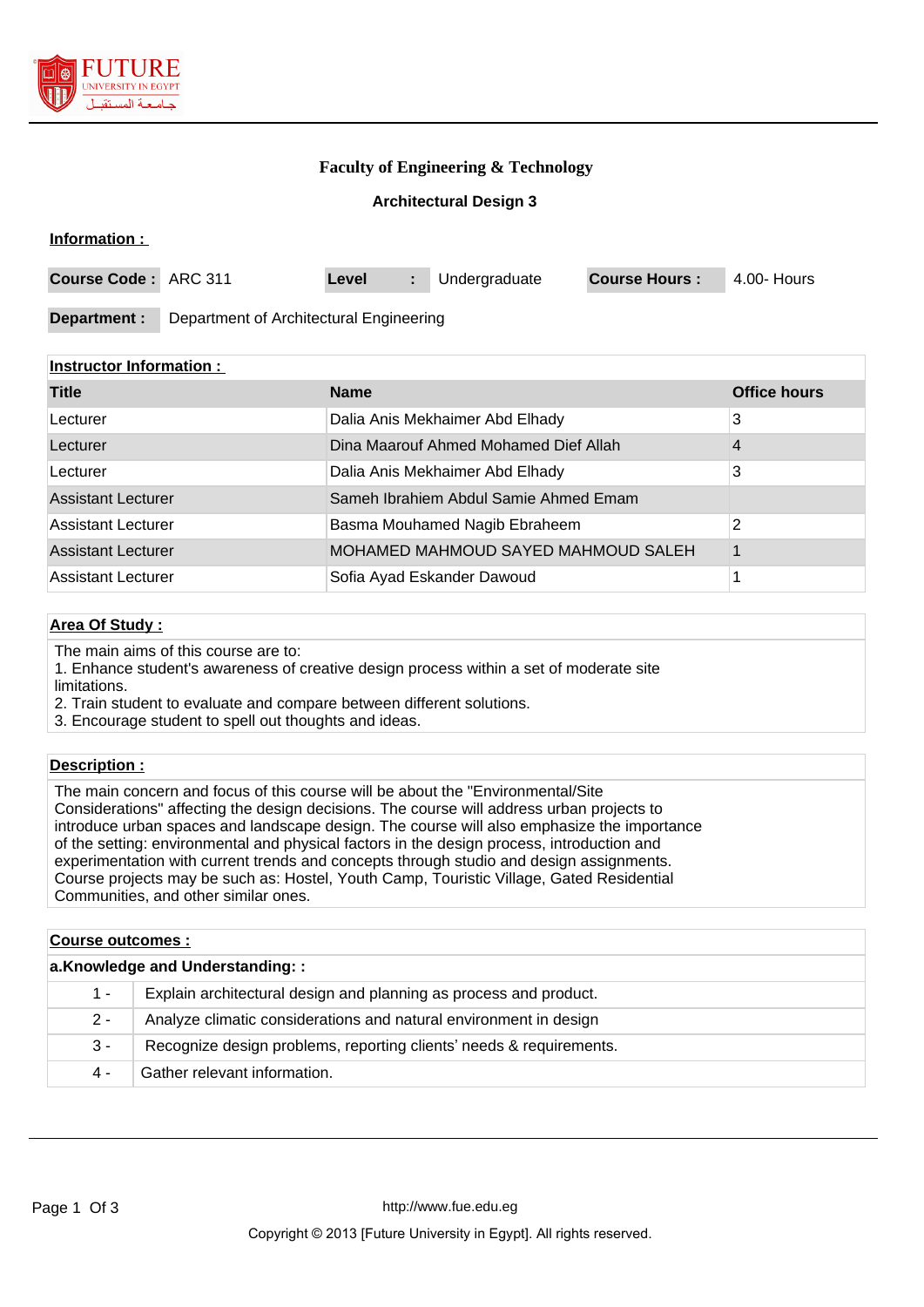

| <b>b.Intellectual Skills::</b> |                                                                                                                                                                             |
|--------------------------------|-----------------------------------------------------------------------------------------------------------------------------------------------------------------------------|
| $1 -$                          | Critically Analyze different case studies and design alternatives achieving results.                                                                                        |
| $2 -$                          | Develop solution of an architectural problem incorporating different user and site considerations                                                                           |
| $3 -$                          | Develop forms in two and three dimensions engaging images of places and time with innovation and<br>creativity.                                                             |
| $4 -$                          | Develop project alternatives and evaluate their expected performance.                                                                                                       |
| $5 -$                          | Consider appropriate materials, structural systems and construction elements in the design process.                                                                         |
|                                | c. Professional and Practical Skills: :                                                                                                                                     |
| $1 -$                          | Use knowledge and understating of mathematics, science, art, information technology, design and<br>engineering concepts to design and plan buildings and to solve problems. |
| $2 -$                          | Develop drawings representing project using different expression techniques to visualize ideas verbally<br>and graphically, either manually or digitally.                   |
| $3 -$                          | Develop innovative and appropriate solutions for an architectural and urban problem.                                                                                        |
| $4 -$                          | Encourage students to think creatively and imagine their projects                                                                                                           |
| $5 -$                          | Consider design alternative solutions, design changes, and differences in styles, opinions and<br>evaluations based on others values, culture and experiences               |
| $6 -$                          | Develop a project for FUE community, a hostel for FUE students and staff.                                                                                                   |
|                                | d. General and Transferable Skills: :                                                                                                                                       |
| $1 -$                          | Present information effectively.                                                                                                                                            |
| $2 -$                          | Communicate ideas commendably.                                                                                                                                              |
| $3 -$                          | Manage design and presentation tasks                                                                                                                                        |
| $4 -$                          | Review literature and information.                                                                                                                                          |
| $5 -$                          | Develop project according to schedule of requirements and submissions.                                                                                                      |
| $6 -$                          | Refer to relevant literature.                                                                                                                                               |

## **Course Topic And Contents :**

| <b>Topic</b>                                                                                                       | No. of hours Lecture |          | <b>Tutorial / Practical</b> |
|--------------------------------------------------------------------------------------------------------------------|----------------------|----------|-----------------------------|
| Introduction                                                                                                       | 8                    | 8        | 0                           |
| Develop awareness of site considerations and urban design needs<br>as applied<br>to medium scale projects          | 26                   | 8        | 18                          |
| Express ideas with self-confidence and manage teamwork                                                             | 12                   | 6        | 6                           |
| Enhance design process practice                                                                                    | 10                   | $\Omega$ | 10                          |
| Organize and articulate form and urban space that satisfy functional,<br>environmental, and aesthetic requirements | 26                   | 4        | 22                          |
| Establish design and evaluation criteria                                                                           | 8                    | 0        | 8                           |
| Test different design alternatives                                                                                 | 8                    | 0        | 8                           |
| Decide upon the most satisfying solution                                                                           | 8                    | 0        | 8                           |

## **Teaching And Learning Methodologies :**

Lectures